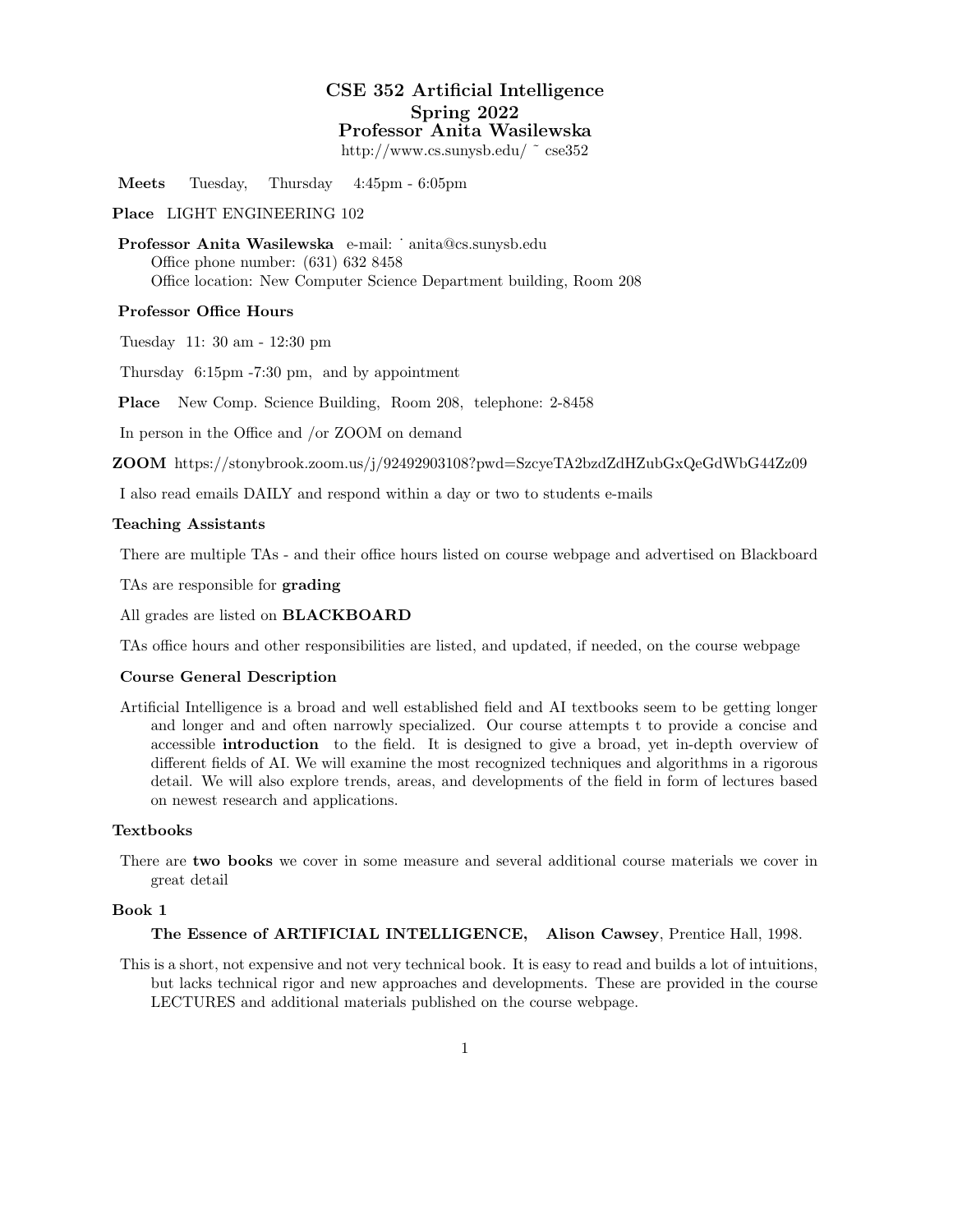- We will cover first 3 chapters and Chapter 5. They are supplemented by the Lecture Notes, Homeworks solutions, and additional materials for detailed technical details.
- The chapter 7 is supplemented by the Book 2 and very extensive Lecture Notes based on Book 2 relevant chapters.

# Book 2

DATA MINING - Concepts and Techniques Jiawei Han and Michelle Kamber Morgan, Kauffman Publishers, 2011 Second/Third Edition

Course Lectures cover parts of the CHAPTERS 2, 5, 6 of the Second Edition

Do not need to buy the book

Book 2 Slides for Chapters 2, 5, 6 are posted on course webpage

Course Material covered is included in Lectures 7-17

## Additional Book

LOGICS FOR COMPUTER SCIENCE: Classical and Non - Classical Anita Wasilewska Springer, 2018

We use (Lectures 4, 6) parts of CHAPTER 2 - link on the course webpage

The link to the VIDEO for Chapter 2 is posted on the course webpage as a part of LOGIC YOUTUBE Channel

## Lectures Slides

Class attendance is the most important, as the course Lectures serve as an extra textbook. for the course and are integral and as important part of the course design.

# GRADING

During the semester you have to complete the following.

- 1. Quizzes (30pts)
- 2. Midtem (65 pts)
- 3. Project (40pts);
- 4. Final( 65pts)
- 5. Extra Credit You can earn up to 15 extra points during the semester

Quizzes and Tests are closed book (and cell phones) examinations

There will be 2 Quizzes (40 minutes), 15 points each. Each quiz will consist of 1 - 5 questions.

NO make-up for quizzes.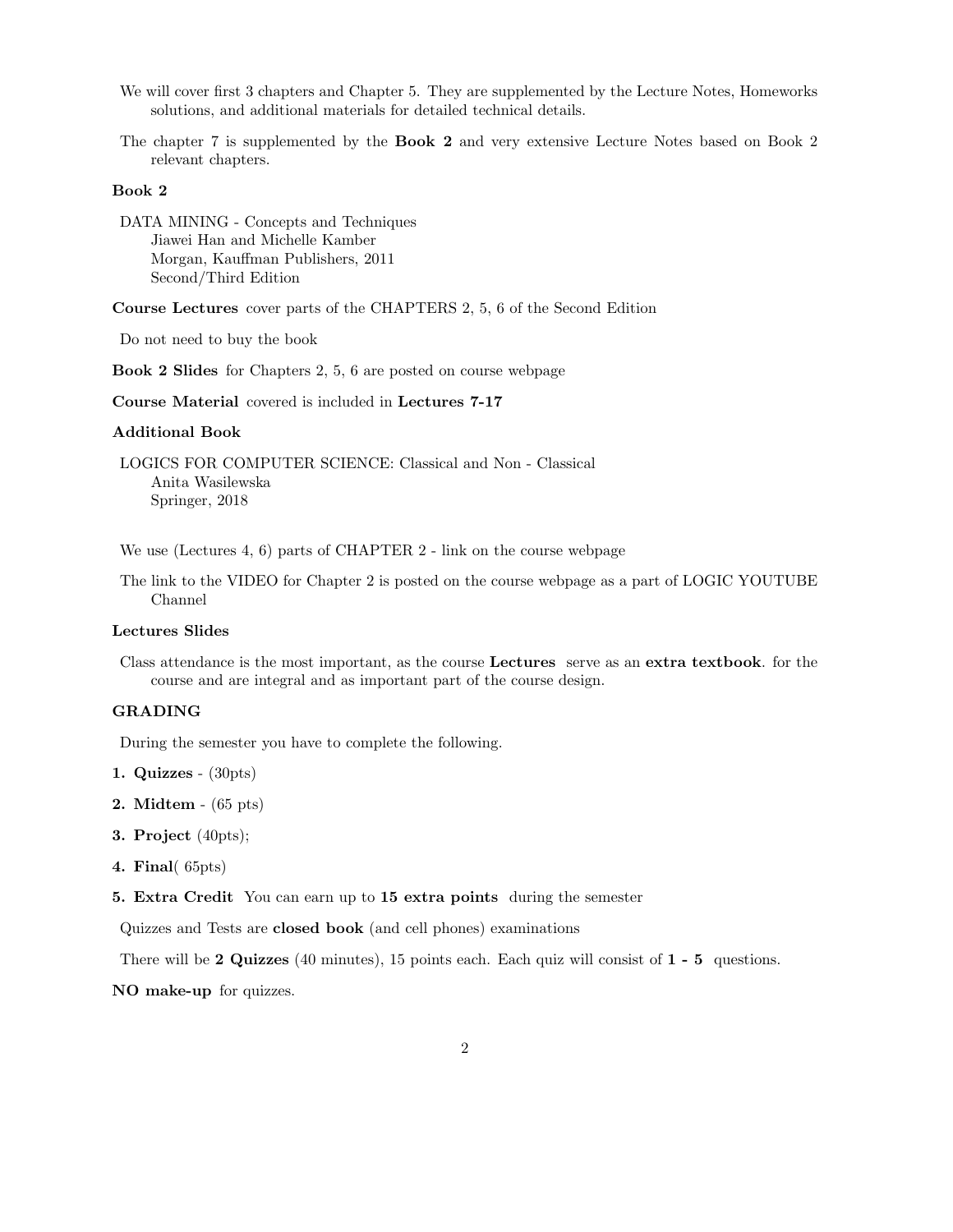#### None of the grades will be curved

Homeworks There are 4 Homework Assignments AND Homework Solutions posted. I encourage students to SOLVE homework problems first- and then to compare their solutions with those posted.

#### You do not submit Homeworks Solutions.

Quizzes and TESTS will contain problems very similar to the posted Homework Problems.

## Final grade computation

During the semester you can earn 200pts plus extra credit. The grade will be determined in the following way:  $\#$  of earned points divided by  $2 = \%$  grade.

The % grade is translated into a letter grade in a standard way i.e.

 $100 - 95\%$  is  $A$ ,  $94 - 90$  is  $A$ –, 89 − 86% is  $B_+$ , 85 − 83 % is  $B_+$ , 82 − 80 % is  $B_-$ ,  $79 - 76$  % is  $C_+$ ,  $75 - 73$  % is  $C$ ,  $72 - 70$  % is  $C_-,$  $69-60\%$  is D range and F is below 60%.

#### PRELIMINARY Quizzes and Tests schedule

Changes will be posted on course webpage and on Blackboard

Q1 March 1 in class

Spring Break March 14 - 20

Project Data - due March 24

MIDTERM April 5

Q2 April 11

Project - - due April 14

Last Class Thursday, May 5 - Review for Final

FINAL May 10 - 18 - exact time and place to be scheduled by University

# Course Content and Structure

The Book1: The Essence of ARTIFICIAL INTELLIGENCE is very thin and informal and we use it as it contains short overview of major areas of AI.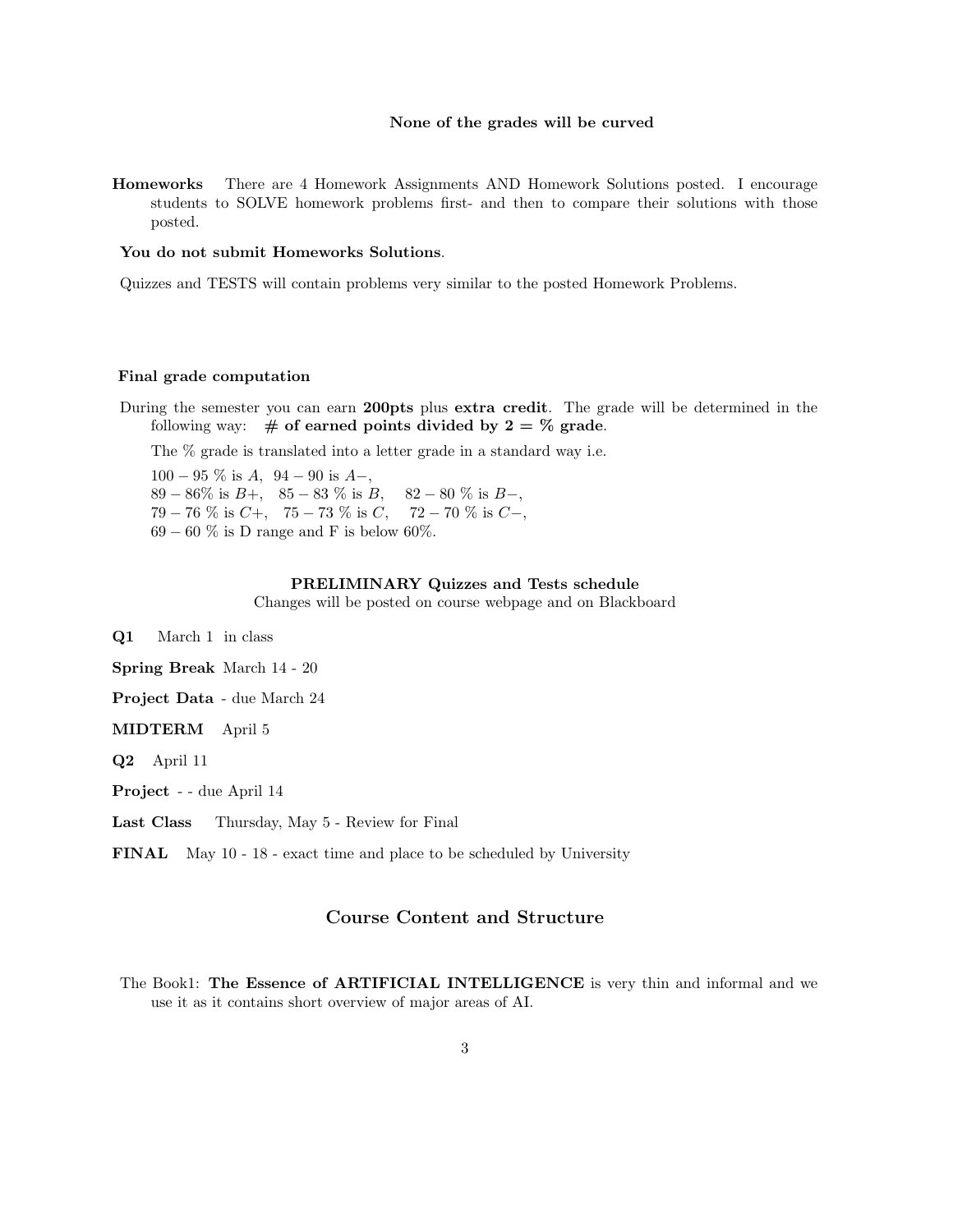We supplement it with Lectures Slides containing extra detailed technical material.

We also supplement it with the Book 2 Data Mining - Concepts and Techniques for Machine Learning and Association Analysis.

The course Lecture Slides are written by me and are MAIN source of the material you need to know.

#### Course Structure

Part 1 Lectures 1 - 6

1. Introduction to AI, Knowledge Representation and Inference

Lectures 1, 2 - details for Book 1, Chapter 1, 2

2. Logic for AI, Overview of Propositional and Predicate Logic; Predicate languages and basic Laws of Quantifiers; Predicate Logic Arguments.

Lectures 3, 4 - details for Book 1, Chapter 2, Additional Book, Chapter 2

- 3. Rules Based Expert System
- Lectures 5, 5a details for Book 1, Chapter 2, J. Busse book "Managing Uncertainty in Expert Systems" (Handout 1)
- 4. Automated theorem proving Propositional Resolution and resolution strategies
- Lecture 6 details for Book 1, Chapter 2, Genesereth, Nilson book"Logical Foundations of Artificial Intelligence ", chapter 4 (Handout 2)

Q1 - MARCH 1

- Part 2 Lectures 7 12
- 1. Introduction to Machine Learning and Classification

Book 2, Chapter 6, Lectures 7 - 9

2. Descriptive Classifier - Decision Tree Basic and Full Algorithms (Handout 3)

Book 2, Chapter 6, Lectures 10 - 12

MIDTERM - April 5

Part 3 Lectures 13, 14, 14a

1. Non Descriptive Classifier - Neural Network, Back propagation Algorithm (Handout 4)

Book 2, Chapter 6 , Lecture 13

2. Classification Review

Book 2, Chapter 6 , Lecture 14, 14a

Q2 - April 11

Project due April 14

Part 4 Lectures15-18